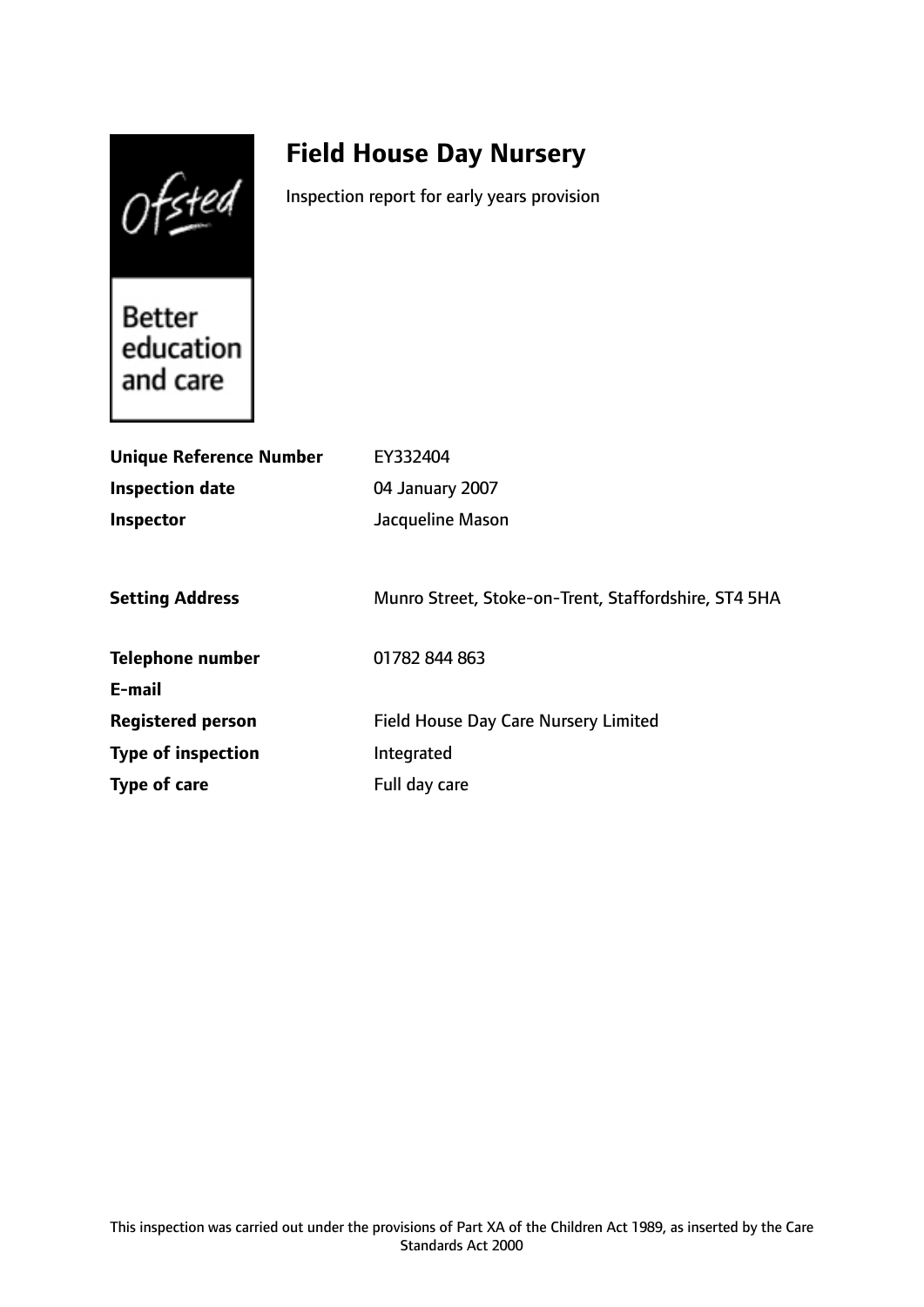### **ABOUT THIS INSPECTION**

The purpose of this inspection is to assure government, parents and the public of the quality of childcare and, if applicable, of nursery education. The inspection was carried out under Part XA Children Act 1989 asintroduced by the Care Standards Act 2000 and, where nursery education is provided, under Schedule 26 of the School Standards and Framework Act 1998.

This report details the main strengths and any areas for improvement identified during the inspection. The judgements included in the report are made in relation to the outcomes for children set out in the Children Act 2004; the National Standards for under 8s day care and childminding; and, where nursery education is provided, the *Curriculum guidance for the foundation stage.*

The report includes information on any complaints about the childcare provision which Ofsted has received since the last inspection or registration or 1 April 2004 whichever is the later.

#### **The key inspection judgements and what they mean**

*Outstanding: this aspect of the provision is of exceptionally high quality Good: this aspect of the provision is strong Satisfactory: this aspect of the provision is sound Inadequate: this aspect of the provision is not good enough*

For more information about early years inspections, please see the booklet *Are you ready for your inspection?* which is available from Ofsted's website: *www.ofsted.gov.uk.*

#### **THE QUALITY AND STANDARDS OF THE CARE AND NURSERY EDUCATION**

On the basis of the evidence collected on this inspection:

The quality and standards of the care are satisfactory. The registered person meets the National Standards for under 8s day care and childminding.

The quality and standards of the nursery education are inadequate - notice of action to improve.

#### **WHAT SORT OF SETTING IS IT?**

Field House Day Care Nursery opened in 2006. It is privately owned and operates from a renovated old school building in Stoke-on-Trent. It is situated on a main road that leads into Stoke. A maximum of 70 children may attend at any one time. The nursery is open each weekday from 07:00 until 18:00 for 51 weeks a year. Children share access to secure enclosed outside play areas.

There are currently 32 children on roll aged from six months to three years. Eight children receive funding for early education.

There are currently nine staff working with the children. Of these, five have early years qualifications to Level 3, and four are working towards a Level 2 qualification.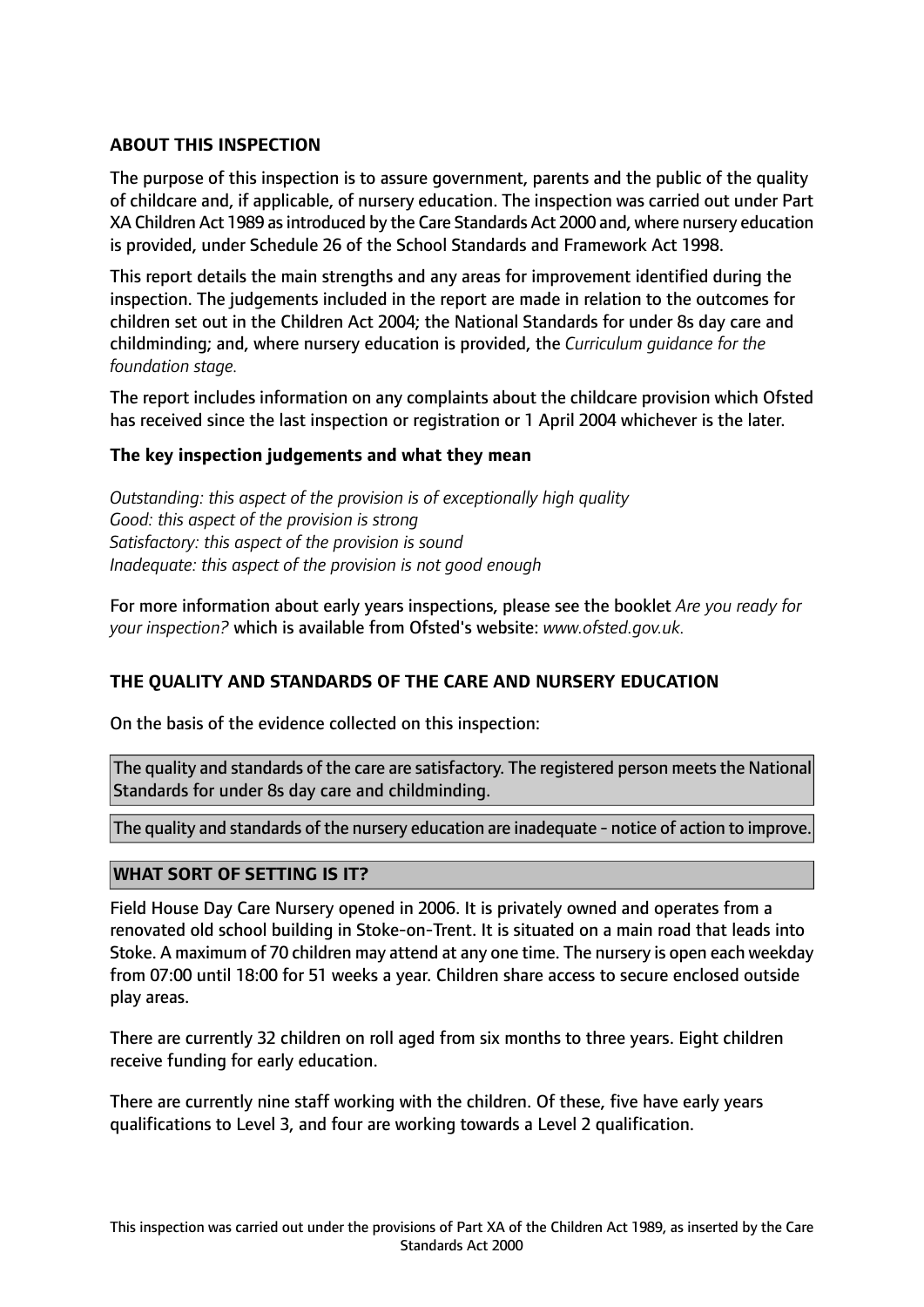### **THE EFFECTIVENESS OF THE PROVISION**

#### **Helping children to be healthy**

The provision is satisfactory.

Children are able to rest and sleep according to their individual needs. A 'sleep room' has been put in place for babies' cots and this ensures a quiet, restful environment for sleeping. Older children have plentiful opportunities to be outdoors although this is not so readily available for children in the 'baby room' as they are not often taken outdoors for fresh air and exercise. Despite this, the physical skills of all children are developing well. There is a good range of outdoor toys available to encourage walking, running and pedalling. Older children enjoy playing with balls and are learning to throw and catch. Babies are offered energetic physical play indoors such as taking part in dancing to children's rhymes on the CD player.

Older children are developing a good awareness of the need for good hygiene to promote good health. Staff act as positive role models for personal hygiene, helping children to understand the importance of hand washing after toileting and before eating. Children know that washing their hands helps to get rid of germs and copy adult behaviour during role play as they pretend to spray surfaces with anti-bacterial sprays before they prepare 'play food'. The arrangements for sick children are good to ensure that the best interests of all children are met if they are unwell. Staff take positive steps to keep children healthy and reduce infection. For example, good nappy changing procedures are in place and children have individual face cloths and bedding that is laundered regularly.

Healthy eating is promoted well. The daily menu is displayed on the notice board for parents and carers although children do not always have what is listed on the menu. Despite this, children are well nourished as the meals provided are healthy and offer a varied and balanced diet. Fresh fruit and vegetables are offered each day and the use of processed foods is avoided. Through this children are helped to learn to make healthy choices about what they eat. Fresh drinking water is available to children at all times. They are offered drinks regularly to ensure that they do not become thirsty.

#### **Protecting children from harm or neglect and helping them stay safe**

The provision is good.

The physical environment is inviting to parents, carers and children and has a welcoming atmosphere. The building has been totally refurbished to offer a good quality environment in which children can flourish. Children are helped to develop a sense of belonging and self-esteem through the attractive presentation of their art and craft work and through the display of photographs of them at play. Furniture and equipment is comfortable and suitable for children to help them towards confidence and independence. Toys are mostly stored well to enable children to self-select, carry out activities and return the toy to its storage place. Cleaning rotas are in place for toys to ensure that they are safe, clean and suitable for their purpose.

Staff have a good awareness of the importance of keeping children safe when they are at nursery and take all necessary precautions to limit risks to children's safety. Staff help children to learn how to keep themselves safe. For example, older children, who are based in upstairs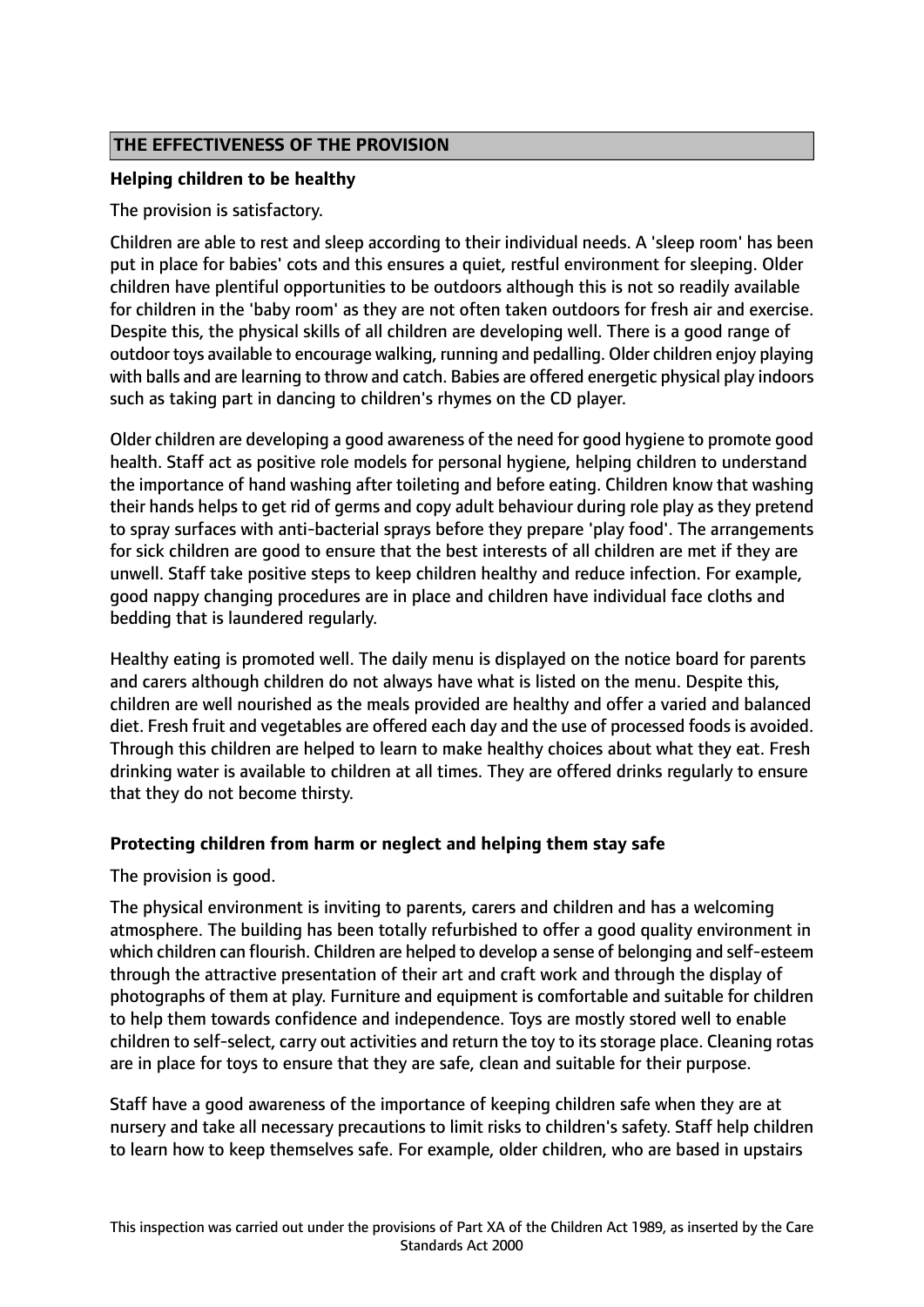rooms, are taught how to use the staircase safely. Gates at the top and bottom of the stairs help to prevent accidental injury. Staff have a good awareness of emergency evacuation procedures and practises are carried out regularly to ensure that everyone knows what to do to keep children, and themselves, safe.

Security of the premises is very good to prevent unauthorised access and to ensure that children are not able to leave unsupervised. There are robust procedures in place for the arrival and collection of children. Children are further protected because staff have a good knowledge and understanding of child protection issues. They are aware of the signs and symptoms of abuse and some staff have attended Level 1 child protection training. Staff are aware of the procedures that they should follow if they have a concern and they are confident to report suspicions to ensure that children's welfare is safeguarded.

#### **Helping children achieve well and enjoy what they do**

The provision is satisfactory.

Staff have a sound understanding of how children develop and generally use the 'Birth to three matters' framework effectively to ensure good outcomes for children under the age of three years. Staff provide natural materials such as fabric and wood and babies enjoy exploring the properties of them, for example, playing peek-a-boo with pieces of chiffon fabric. Consistent routines are followed across the nursery and this helps children to be settled and confident, although the length of time that children between the age of one or two years spend sitting in 'circle-times' is sometimes too long, resulting in them losing concentration and becoming restless. Despite this, children enjoy their time in the nursery and thrive on the attention that staff pay them. Staff ensure that they spend most of their time working directly with the children and are actively involved in their play. They chat to the children and encourage vocabulary by helping children to repeat unfamiliar words, such as naming items in picture books.

Activities planned by staff are varied and interesting and build on children's natural curiosity as learners. Younger children enjoy messy play activities and even babies are encouraged to explore water, sand and paint. Staff provide a stimulating environment in which children can explore, such as providing small plastic bottles filled with coloured water, sequins, glitter and other materials. Babies are fascinated by these and turn the bottles upside down to make the materials move. They have trusting relationships with adults and take the bottles to them to share the experience. Toys and equipment are stored and set up to encourage children to play independently. They are able to self-select from a range of toys and activities that promote all areas of development.

#### Nursery Education

The quality of teaching and learning is inadequate. The timing of the funded session is not planned well. The session does not begin until 10.00 each morning and ends at 12.30. During this time routine activities such as snack time and lunch time, take place, resulting in there being limited time left for other activities. The time remaining is not planned effectively because staff do not build on what children already know when planning activities. The learning intention of each adult-led activity is directly linked to the stepping stones. However, because children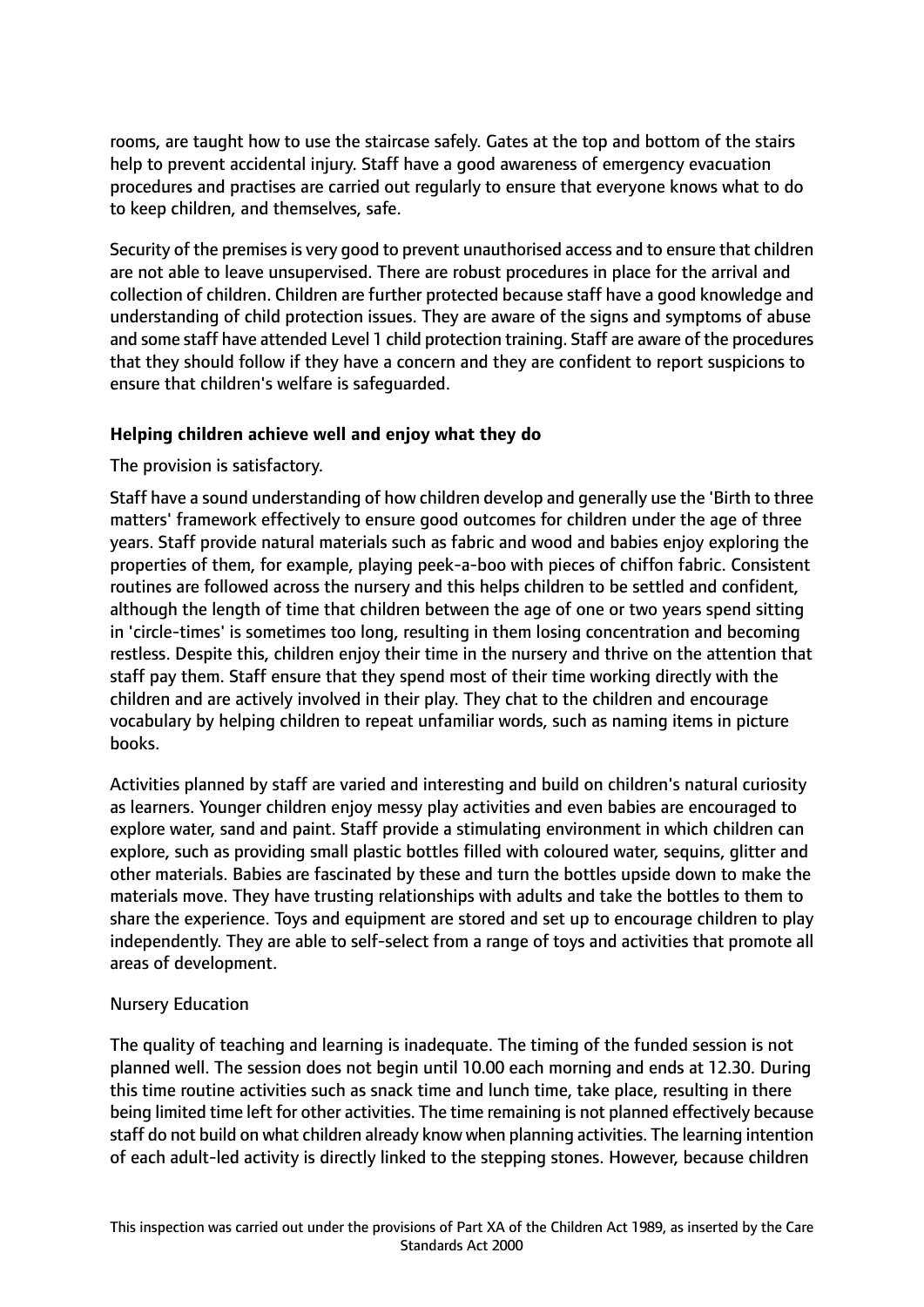are not assessed or monitored it is not possible to plan to each child's individual educational need nor to ensure they are making progress along the stepping stones. Free-play activities are not planned at all and because of this children do not have a balanced range of activities each day to promote all areas of learning.

Children are encouraged towards independence as they are able to choose what free-choice toys they want out, selecting, carrying out activities and returning toys independently. Other toys are put out by staff on an ad-hoc basis. This results in children not being guaranteed a variety of play experiences. For example, staff do not plan for role play to enable children to play imaginatively based on their own experiences and adult input. The role play area remains a 'home corner' and there are no opportunities for them to take part in other role play activities, such as a shop, doctors surgery or hairdressers. Art and craft activities are provided each day and children are developing individual creativity as they complete these activities independently as well as with adult support. Children enjoy exploring colour, texture and media. They recognise colours in the environment and explore paint and collage materials such as glitter and sequins.

Staff have good relationships with children and spend their time working directly with them. They help children to develop their vocabulary skills through discussion and taking an interest in what the children say and do. They are encouraged to be imaginative in their vocabulary and respond to what they see, hear, taste and smell. Staff talk to the children about fruit and vegetables at snack time. Children watch the adult cut up the orange and use good, descriptive words to talk about what is happening to the orange, likening the round slices to flowers. Children enjoy stories that are read to them by adults but do not often look at books independently. The reading, writing and maths areas are not well laid out and not readily distinguished from each other. For example, written labels are the main indicator of each area and all the areas are together in one corner of the room. In the maths and writing areas there are no tables or chairs. Children who wish to explore mark-making have to stand and use the top of a low-level storage cupboard as a writing surface. Paper and pencil crayons are kept readily available. Children are beginning to recognise print in the environment and have opportunities to see their written name. Each child has their own name card and during registration select their name and put it onto a board to show that they are present. This, along with photos and displays of children's work helps them to develop a sense of belonging.

Children have an awareness of number and most children can count up to ten. They count spontaneously in play, such as counting the number of paint pots, and can accurately count up to five objects, saying a number name for each item. Children also use shape language spontaneously. They know that oranges are round and comment on this during snack time. They are developing an understanding of size and confidently predict whether items are big or little, and if items of clothing are likely to fit children or adults during discussions about clothes that keep us warm. Through adult-led activities children are learning about the world around them and the diversity of it. They are told about the customs and cultures of others, such as festivals and traditions associated with Christmas that take place in other parts of the world. This is not planned for but happens as a result of other planned activities. Children talk about the day, date and weather in routine 'circle-time' activities and predict what the weather is like, talking confidently about the rain, wind, clouds and sunshine. There is no opportunity to use programmable toys or information technology equipment.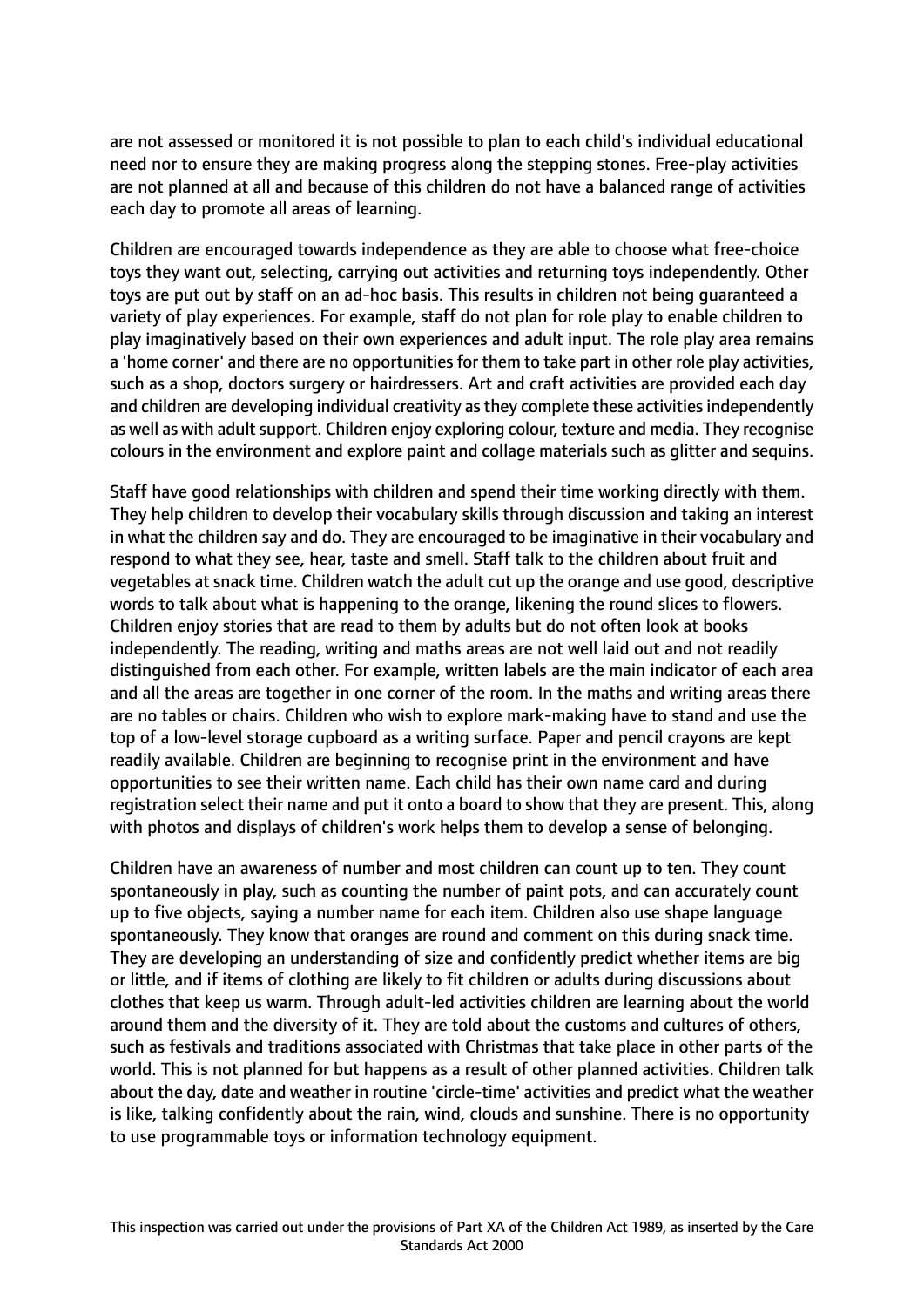Planned activities that are adult-led are evaluated but this is not effective as it is a general evaluation describing whether children enjoyed the activity and how it could be improved. It does not identify children who found the activity too difficult or too easy and because of this children are not sufficiently challenged to make progress towards the early learning goals.

#### **Helping children make a positive contribution**

The provision is satisfactory.

Staff have a satisfactory knowledge and understanding of equal opportunity issues. Art and craft activities that are provided promote festivals and celebrations and through this children are learning about the beliefs, cultures and customs of others. Although there are currently no children on roll with disabilities and/or learning difficulties there are satisfactory arrangements in place to ensure that they can be supported appropriately. Children are encouraged to take part in all activities. Staff know the children well and take steps to meet individual needs such as babies' sleeping and feeding routines.

Staff manage children's behaviour well to help them learn right from wrong and play harmoniously together. Strategies to manage unwanted behaviour are appropriate to the age and level of understanding of the children. Consistent behaviour boundaries are in place although staff are not aware of the person designated to take responsibility for behaviour management. Good behaviour is encouraged and valued and children's self-esteem is encouraged as staff praise good behaviour and individual efforts. Children's spiritual, social and cultural development is fostered.

Staff recognise the importance of working in partnership with parents and carers and have good relationships with them that are trusting and friendly. Staff greet parents when they arrive at the setting and talk to them about their child. Parents and carers are encouraged to share what they know about their child in order for staff to meet their individual needs. Staff keep parents and carers informed about the provision and their children's day through daily diary sheets, verbal discussion and regular newsletters. There is a written complaints procedure in place but this is not included in the welcome pack for new parents and is not displayed in the reception area.

Partnerships with parents and carers of children receiving early education are satisfactory. There are arrangements in place to share information about the Foundation Stage of learning and information is posted on the notice board in reception for them to read. Curriculum planning is displayed in the pre-school room. Staff are beginning to consider how to involve parents and carers in their children's early education through the provision of ideas for activities to do at home.

#### **Organisation**

The organisation is satisfactory.

Children are cared for by consistent staff. However, ratios are not maintained at the beginning of the day to ensure that regulation requirements are met and children have sufficient adult support to be settled and confident. A key worker system is currently being developed to ensure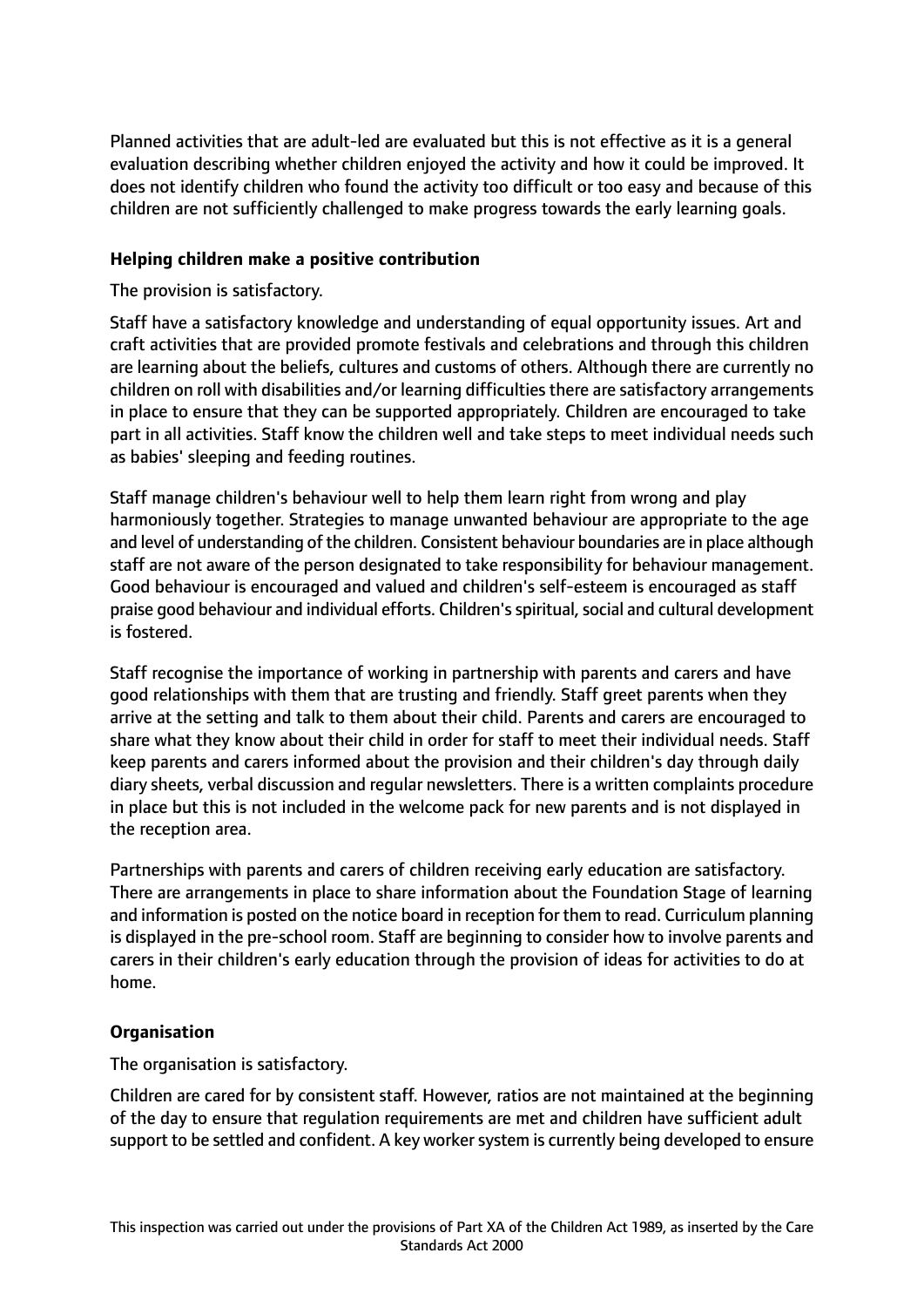that each child has a named person who is responsible for their well-being on a day-to-day basis and to provide a consistent point of contact for parents and carers.

All necessary written policies are in place to enable the safe and efficient management of the provision. These are mostly shared with parents and carers to help them make informed choices about their children's care. Records relating to children are stored securely to ensure that confidentiality is maintained. Daily registers of the attendance of staff and children are kept although registers of children are not always accurately maintained and this compromises children's safety in the event of having to evacuate the premises in an emergency. There are good arrangements in place to record the presence of visitors and children are well protected from persons who have not been cleared as suitable to be with children. Overall, the provision meets the needs of the range of children for whom it provides.

Leadership and management are satisfactory. Adequate systems are being developed to monitor the effectiveness of the early education. Staff mostly work well together and are aware of their roles and responsibilities. There is an effective recruitment and selection process in place and thorough induction arrangements for new staff to ensure that they are fully aware of the operational procedures of the provision. Staff are encouraged to discuss problems and concerns and the management strive to support staff to improve and develop the quality of the care and education provided. Staff are encouraged to develop their childcare skills and knowledge through attendance at relevant training courses.

#### **Improvements since the last inspection**

Not applicable.

## **Complaints since the last inspection**

Since registration there have been no complaints made to Ofsted that required the provider or Ofsted to take any action in order to meet the National Standards.

The provider is required to keep a record of complaints made by parents, which they can see on request. The complaints record may contain complaints other than those made to Ofsted.

## **THE QUALITY AND STANDARDS OF THE CARE AND NURSERY EDUCATION**

On the basis of the evidence collected on this inspection:

The quality and standards of the care are satisfactory. The registered person meets the National Standards for under 8s day care and childminding.

The quality and standards of the nursery education are inadequate - notice of action to improve.